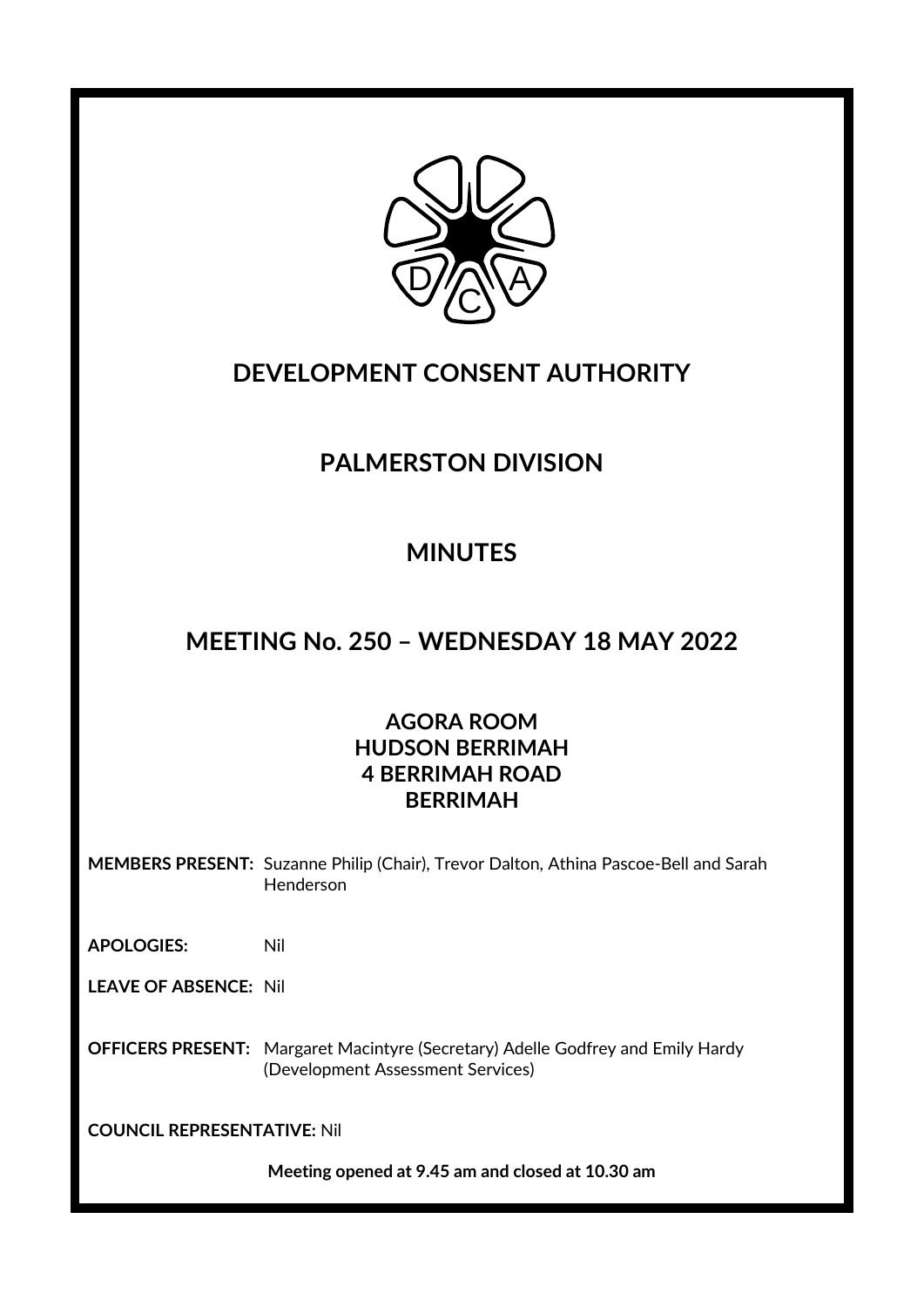**THE MINUTES RECORD OF THE EVIDENTIARY STAGE AND THE DELIBERATIVE STAGE ARE RECORDED SEPARATELY. THESE MINUTES RECORD THE DELIBERATIVE STAGE. THE TWO STAGES ARE GENERALLY HELD AT DIFFERENT TIME DURING THE MEETING AND INVITEES ARE PRESENT FOR THE EVIDENTIARY STAGE ONLY.**

#### **ITEM 1 PA2022/0016 RECREATION FACILITY, INCLUDING THE ADDITION OF AN ANCILLARY ALTERATIONS AND ADDITIONS TO AN EXISTING CLUB AND LEISURE AND SHOP AND FOOD PREMISES-CAFE/TAKEAWAY (PALMERSTON GOLF AND COUNTRY CLUB) IN FOUR STAGES LOT 2884 (103) DWYER CIRCUIT, DRIVER, TOWN OF PALMERSTON APPLICANT** BSPN Architecture Pty Ltd

Athina-Pascoe Bell and Sarah Henderson are community members of the Development Consent Authority and the Mayor and councillor respectively, for the City of Palmerston. The City of Palmerston is a submitter to this application under Section 49 of the *Planning Act 1999.* 

The Chair noted that section 98A of the *Planning Act 1999-* Independence of Community Members – contemplates that Community Members, while acting independently, may take account of opinion of a local government council in relation to a development application. No parties present raised any concerns with Ms Pascoe Bell or Ms Henderson considering the application. Pursuant to section 97 of the *Planning Act 1999*, the Chair determined that Ms Pascoe Bell and Ms Henderson's interest or relationship was not significant or relevant, and both were permitted to form part of the quorum and participate in determination of this item.

Trevor Dalton Specialist Member of the Palmerston Division of the Development Consent Authority advised the meeting that he is acquainted with one of the applicants representatives. However that relationship did not fall under section 97(1)(b) of the *Planning Act 1999*.

Luke Ponti (BSPN Architecture Pty Ltd) attended via phone.

Ross Coburn (Chairman) and Matthew Hewer (General Manager) Palmerston Golf and Country Club attended.

**RESOLVED** That, the Development Consent Authority reduce the parking required by Clause **12/22** 5.2.4.1 Parking Requirements under Clause 5.2.4.2 Reduction in Parking Requirements outside of Zone CB in Darwin, vary the requirements of Clauses 5.2.4.4 Parking Layout, 5.5.11 Food Premises and 5.8.3 Club of the Northern Territory Planning Scheme 2020, and pursuant to section 53(a) of the *Planning Act 1999*, consent to the application to develop Lot 2884 (103) Dwyer Circuit, Driver, Town of Palmerston, for the purpose of alterations and additions to an existing club and leisure and recreation facility, including the addition of an ancillary shop and food premises-café / take away (Palmerston Golf and Country Club) in four stages, subject to the following conditions:

### **CONDITIONS PRECEDENT**

1. Prior to the endorsement of plans and prior to commencement of works (including site preparation), amended plans to the satisfaction of the consent

**These minutes record persons in attendance at the meeting and the resolutions of the Development Consent Authority on applications before it. Reliance on these minutes should be limited to exclude uses of an evidentiary nature.**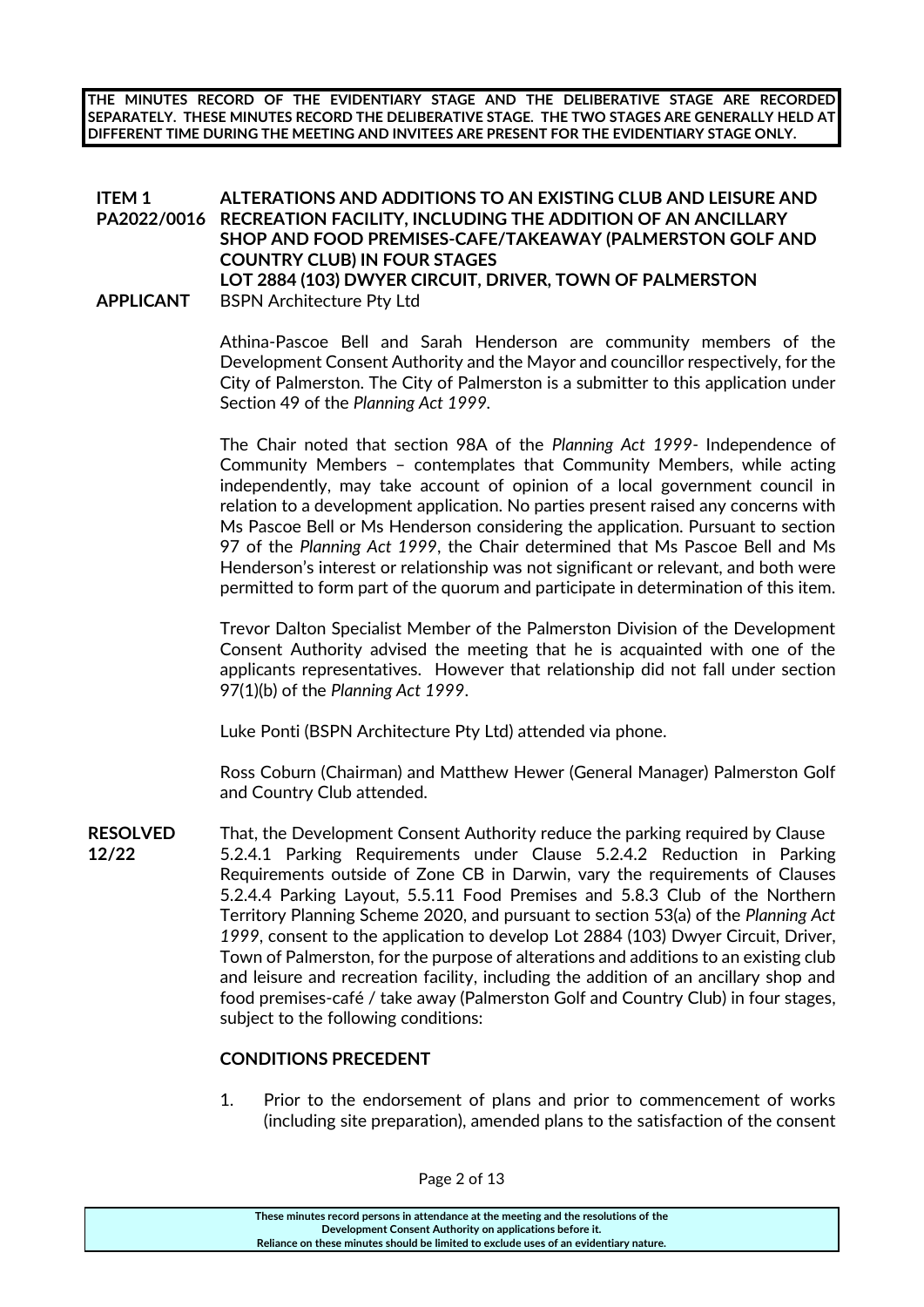authority must be submitted to and approved by the consent authority. When approved, the plans will be endorsed and will then form part of the permit. The plans must be drawn to scale with dimensions and must be generally in accordance with the plans submitted with the application but modified to show:

- (a) any changes to the proposed works within the sewer easement, to the requirements of the Water Services division; and
- (b) a detailed lighting plan for the car park and mini golf confirming the luminaire and lux levels. The luminaire and lux levels must either match the existing levels, or demonstrate no greater impact to the nearby residential land than the lighting already existing on site.
- 2. Prior to the endorsement of plans and prior to the commencement of works (including site preparation), a traffic impact assessment is to be prepared by a suitably qualified traffic engineer, and identifying any necessary upgrades to the surrounding street network to the requirements of the City of Palmerston, to the satisfaction of the consent authority.
- 3. Prior to the endorsement of plans and prior to the commencement of works (including site preparation), in principle approval is required for the crossovers and driveways to the site from the City of Palmerston, to the satisfaction of the consent authority.
- 4. Prior to the endorsement of plans and prior to the commencement of works, a schematic plan demonstrating the on-site collection of stormwater and its discharge into the stormwater drainage system shall be submitted to and approved by the City of Palmerston, Land Development Unit, Department of Infrastructure, Planning and Logistics, and Transport and Civil Services Division, Department of Infrastructure, Planning and Logistics, to the satisfaction of the consent authority. The plan shall include details of site levels and stormwater drain connection point/s. The plan shall also indicate how stormwater will be collected on the site and connected underground to Council's system or an alternate approved connection.
- 5. Prior to the endorsement of plans and prior to the commencement of works (including site preparation), a landscape plan to the satisfaction of the consent authority must be submitted to and approved by the consent authority. When approved, the plan will be endorsed and will then form part of the permit. The landscaping plan must be generally in accordance with the landscape concept plan, but must be updated to reflect the approved layout. The landscaping plan must include a planting schedule of all proposed trees, shrubs and ground covers, including botanical names, common names, sizes at maturity, and quantities of each plant. All species selected must be to the satisfaction of the consent authority.

#### **GENERAL CONDITIONS**

6. The works carried out under this permit shall be in accordance with the drawings endorsed as forming part of this permit.

Page 3 of 13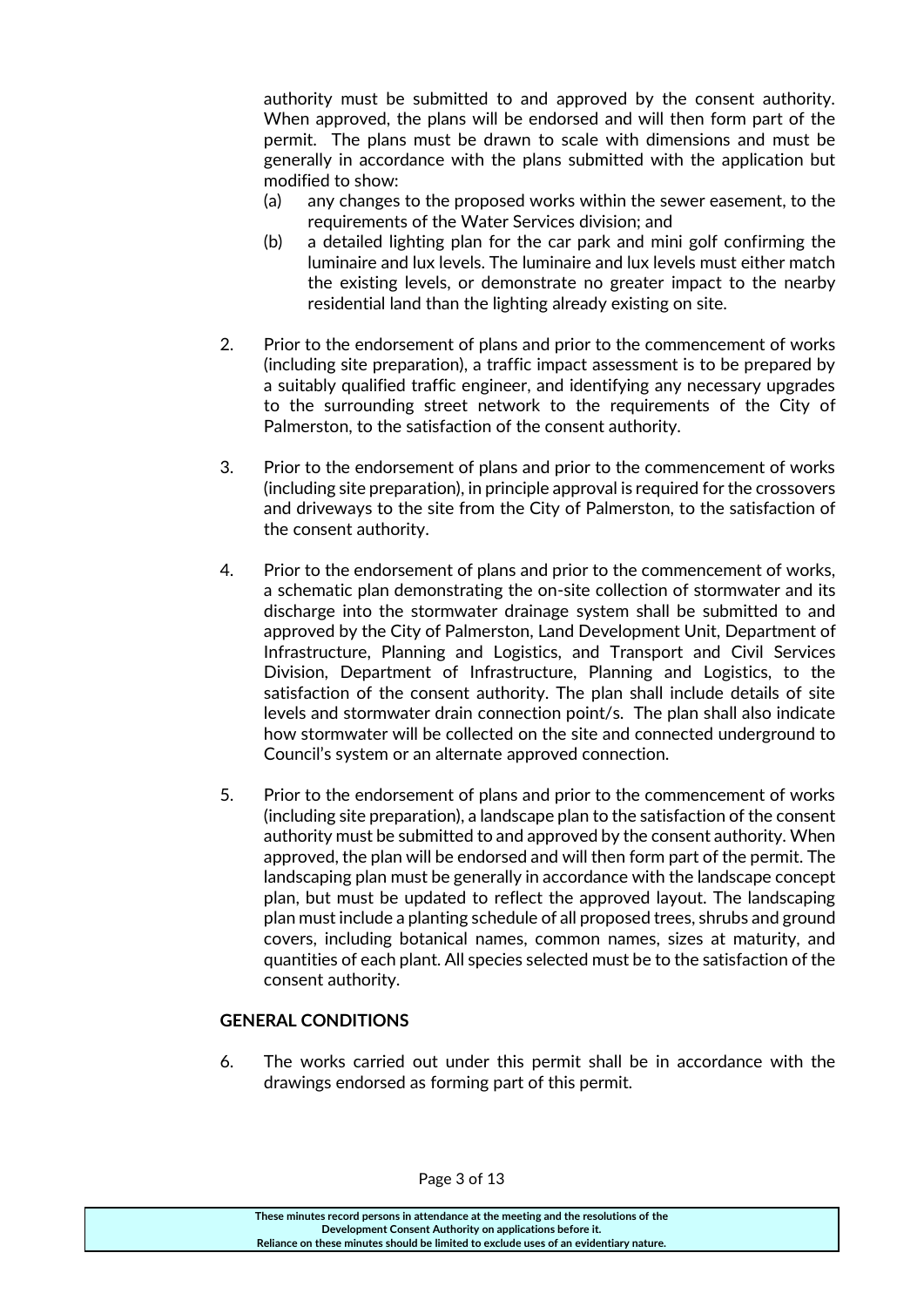- 7. The owner of the land must enter into agreements with the relevant authorities for the provision of water supply, sewerage and electricity facilities to the development shown on the endorsed plan in accordance with the authorities' requirements and relevant legislation at the time.
- 8. Any developments on or adjacent to any easements on site shall be carried out to the requirements of the relevant service authority to the satisfaction of the consent authority.
- 9. Stormwater is to be collected and discharged into the drainage network to the technical standards of and at no cost to City of Palmerston, Land Development Unit, Department of Infrastructure Planning and Logistics, and Transport and Civil Services Division, Department of Infrastructure, Planning and Logistics, to the satisfaction of the consent authority.
- 10. All works recommended by the traffic impact assessment are to be completed to the requirements of the City of Palmerston, to the satisfaction of the consent authority.
- 11. The kerb crossovers and driveways to the site approved by this permit are to meet the technical standards of City of Palmerston, to the satisfaction of the consent authority.
- 12. The owner shall:
	- a. remove disused vehicle and/ or pedestrian crossovers;
	- b. provide footpaths/ cycleways;
	- c. collect stormwater and discharge it to the drainage network; and
	- d. undertake reinstatement works;

all to the technical requirements of and at no cost to the City of Palmerston and Transport and Civil Services, Department of Infrastructure, Planning and Logistics, to the satisfaction of the consent authority.

- 13. Where unfenced, the University Avenue road frontage is to be appropriately fenced in accordance with Transport and Civil Services Division, Department of Infrastructure, Planning and Logistics standards and requirements to the satisfaction of the consent authority.
- 14. The loads of any trucks entering and leaving the site of works are to be constrained in such a manner as to prevent the dropping or tracking of materials onto streets, to the requirements of Transport and Civil Services Division, Department of Infrastructure, Planning and Logistics, to the satisfaction of the consent authority.
- 15. Storage for waste disposal bins is to be provided to the requirements of City of Palmerston to the satisfaction of the consent authority.
- 16. External lighting must be designed, baffled and located so as to prevent any adverse effect on adjoining land to the satisfaction of the consent authority.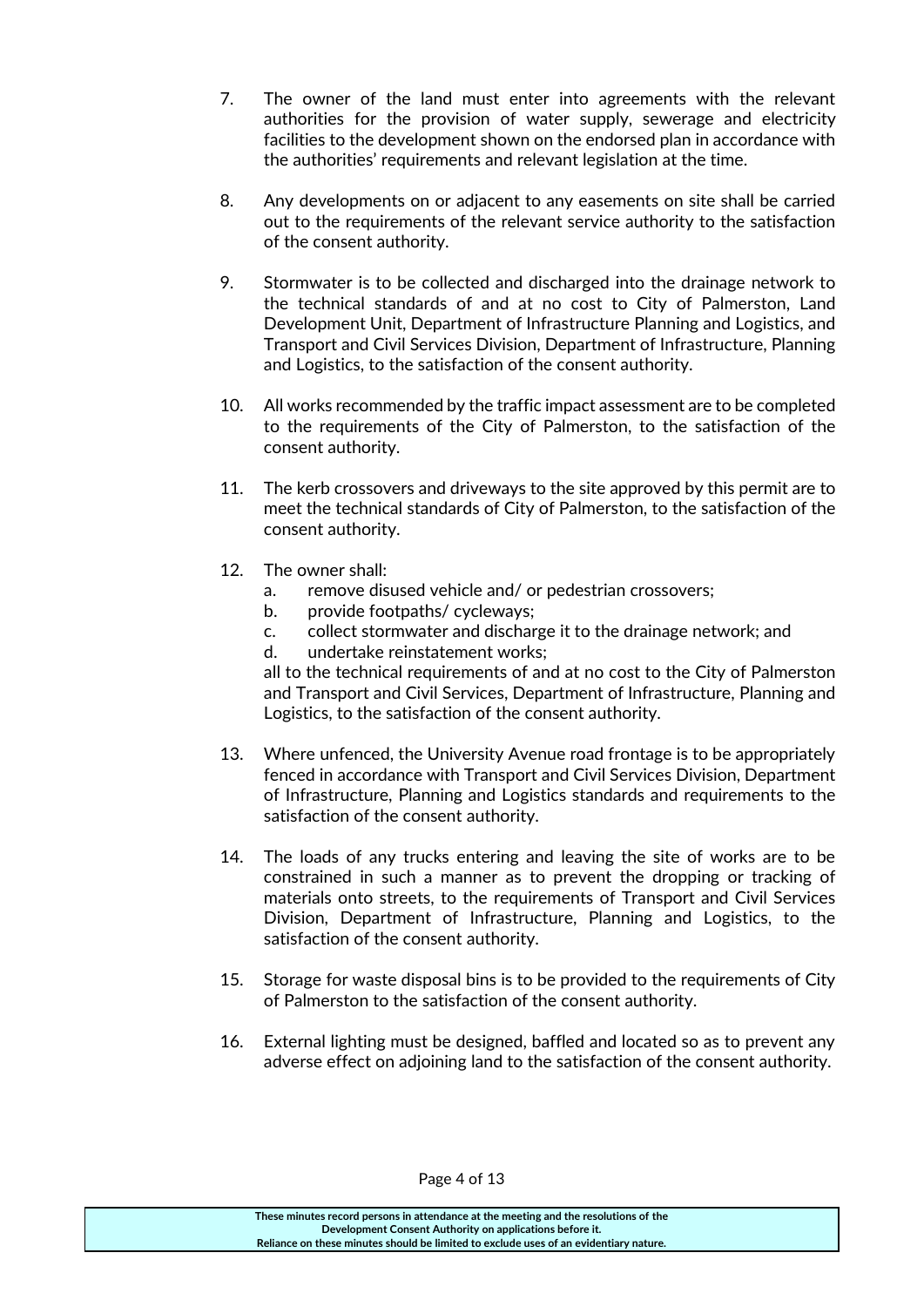- 17. Before the use or occupation of the development starts, the area(s) set-aside for the parking of vehicles and access lanes as shown on the endorsed plans must be:
- (a) constructed;
- (b) properly formed to such levels that they can be used in accordance with the plans;
- (c) surfaced with an all-weather-seal coat;
- (d) drained;
- (e) line marked to indicate each car space and all access lanes; and
- (f) clearly marked to show the direction of traffic along access lanes and driveways

to the satisfaction of the consent authority.

Car parking spaces, access lanes and driveways must be kept available for these purposes at all times.

- 18. All air conditioning condensers (including any condenser units required to be added or replaced in the future) are to be appropriately screened from public view, located so as to minimise thermal and acoustic impacts on neighbouring properties and condensate disposed of to ground level in a controlled manner to the satisfaction of the consent authority.
- 19. All pipes, fixtures, fittings and vents servicing any building on the site must be concealed in service ducts or otherwise hidden from view to the satisfaction of the consent authority.
- 20. No fence, hedge, tree or other obstruction exceeding a height of 0.6m is to be planted or erected so that it would obscure sight lines at the junction of the driveway and the public street.
- 21. Before the use/occupation of the development starts, the landscaping works shown on the endorsed plans must be carried out and completed to the satisfaction of the consent authority.
- 22. The landscaping shown on the endorsed plans must be maintained to the satisfaction of the consent authority, including that any dead, diseased or damaged plants are to be replaced.

#### **NOTES**

1. The Power and Water Corporation advises that the Water and Sewer Services Development Section (waterdevelopment@powerwater.com.au) and Power Network Engineering Section (powerdevelopment@powerwater.com.au) should be contacted via email a minimum of 1 month prior to construction works commencing in order to determine the Corporation's servicing requirements, and the need for upgrading of on-site and/or surrounding infrastructure.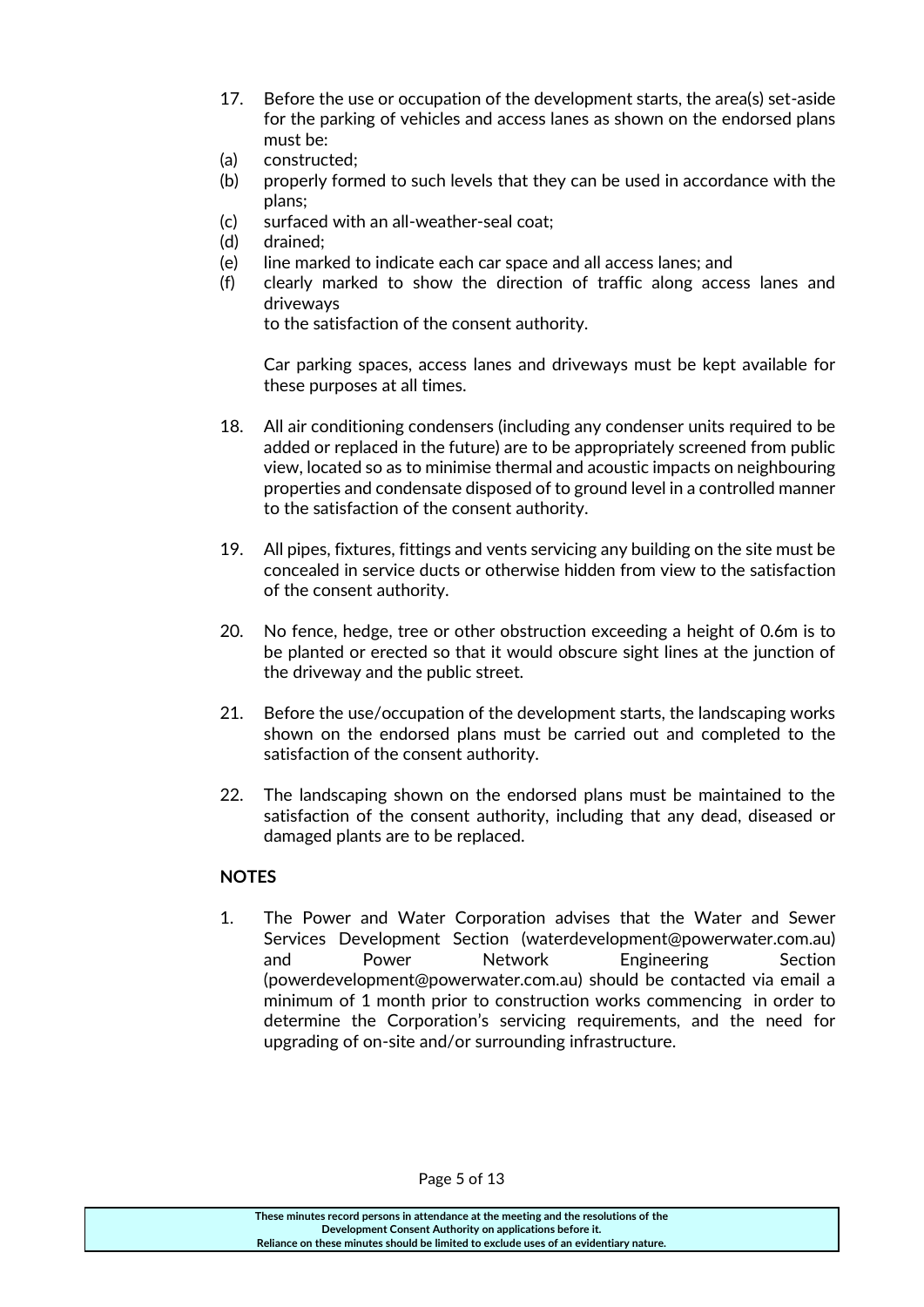- 2. A "Permit to Work Within a Road Reserve" may be required from City of Palmerston and/or Transport Civil Services Division, Department of Infrastructure, Planning and Logistics before commencement of any work within the road reserve.
- 3. Notwithstanding the approved plans, all signage is subject to City of Palmerston approval.
- 4. This development permit is not an approval to undertake building work. You are advised to contact a Northern Territory registered building certifier to seek a building permit as required by the *Northern Territory Building Act 1993* before commencing any demolition or construction works.
- 5. The development and use hereby permitted must be in accordance with Northern Territory legislation including (but not limited to) the *Building Act 1993*, the *Public and Environmental Health Act 2011* and the *Food Act 2004*.
- 6. Any proposed works which fall within the scope of the *Construction Industry Long Service Leave and Benefits Act 2005* must be notified to NT Build by lodgement of the required Project Notification Form. Payment of any levy must be made prior to the commencement of any construction activity. NT Build should be contacted via email (info@ntbuild.com.au) or by phone on 08 89364070 to determine if the proposed works are subject to the Act.

#### **REASONS FOR THE DECISION**

1. Pursuant to section 51(1)(a) of the *Planning Act 1999,* the consent authority must take into consideration the planning scheme that applies to the land to which the application relates.

The NT Planning Scheme 2020 applies to the land, and the development of leisure and recreation and a club requires consent under Clause 1.8 (When development consent is required). It is identified as Merit Assessable in Zone OR (Organised Recreation) under Clause 1.10(3), therefore the strategic framework (Part 2 of the Scheme, including the Darwin Regional Land Use Plan), zone purpose and outcomes of Clause 4.18 Zone OR – Organised Recreation, and Clauses 5.2.1 General Height Control, 5.2.4 Vehicle Parking, 5.2.6 Landscaping, 5.5.3 Commercial and Other Development in Zones HR, CV, CB, C, SC, TC, OR, CP, FD and T, 5.8.3 Club, 5.8.5 Leisure and Recreation, and 5.5.11 Shops in Zones CV, CL, LI, GI, DV, OR and CN, need to be considered.

These clauses have been considered and it is found that the proposal complies with the relevant requirements of the Planning Scheme except for Clauses 5.2.4 Vehicle Parking, 5.8.3 Club, and 5.5.11 Shops in Zones CV, CL, LI, GI, DV, OR and CN.

Page 6 of 13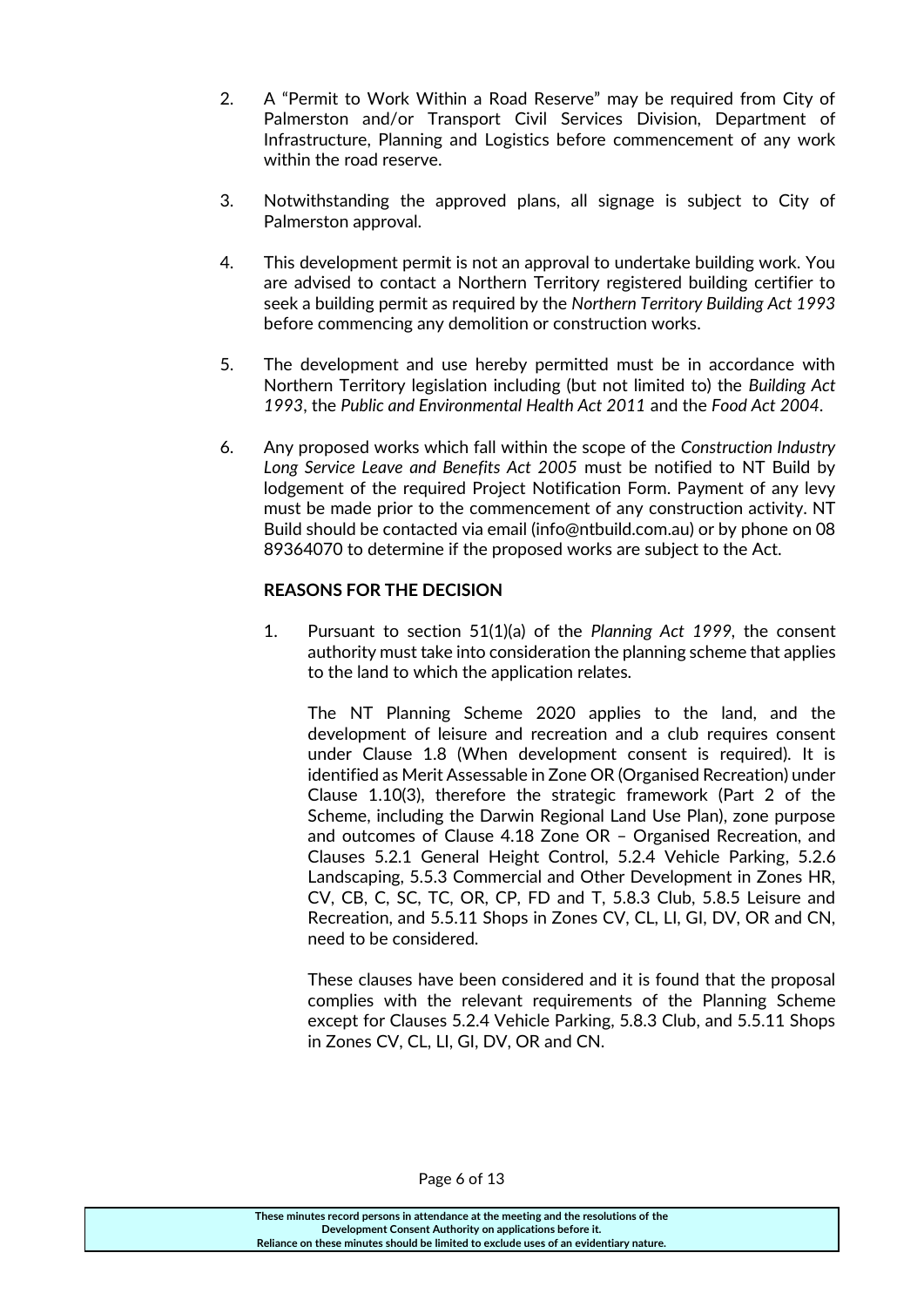The proposal is for alterations and additions to a golf club associated with an existing golf course, including the expansion of club including larger indoor and outdoor dining areas, lounge bar and facilities, the addition of a function room, the addition of an ancillary golf shop (pro shop), kiosk, an expansion of the existing car park, improved arrival and building entrance including a porte-cochere and mini-bus parking, and a new mini golf course to replace existing lawn bowling greens.

The proposal complies with the purpose of Zone OR (Organised Recreation) being to provide for the development of community and commercial facilities for organised recreation activities. The proposal retains the broader use of the land for leisure and recreation, and is generally consistent with the zone purpose and outcomes. The additions allow for the redevelopment of an existing complementary club use and ancillary uses of shop and food premises café / take away which are not expected to compromise or conflict with the primary use.

- 2. Pursuant to Clause 1.10 (Exercise of Discretion by the Consent Authority), subclause 5 of the NT Planning Scheme 2020, the consent authority may consent to a proposed development which is not in accordance with a requirement set out in Parts 3, 5 or 6 only if it is satisfied that the variation is appropriate having regard to:
	- (a) The purpose and administration clauses of the requirement; and
	- (b) The considerations listed under Clause 1.10(3) or 1.10(4).
- The development has been found not to be in accordance with Clause 5.2.4.1 Parking Requirements because the proposal requires 270 car parking spaces, when 214 spaces are provided. The purpose of this clause is *to ensure that sufficient off-street car parking, constructed to a standard and conveniently located, is provided to service the proposed use of a site.*

It is considered that a reduction to the parking required under Clause 5.2.4.2 Reduction in Parking Requirements outside of Zone CB in Darwin is appropriate in this instance because the clause provides that the consent authority may consent to a use or development with fewer car parking spaces than that required if satisfied that a reduction is appropriate for the use or development, having considered the following matters:

- *(a) the zoning of the land, the use or development or proposed use or development of the land and the possible future use or development of the land;*
- *(b) the provision of car parking spaces in the vicinity of the land; and*
- *(c) the availability of public transport in the vicinity of the land; or*
- *(d) the use or development relates to a heritage place and the Minister responsible for the administration of the Heritage Act 2011 supports the reduced provision of car parking spaces in the interest of preserving the significance of the heritage place.*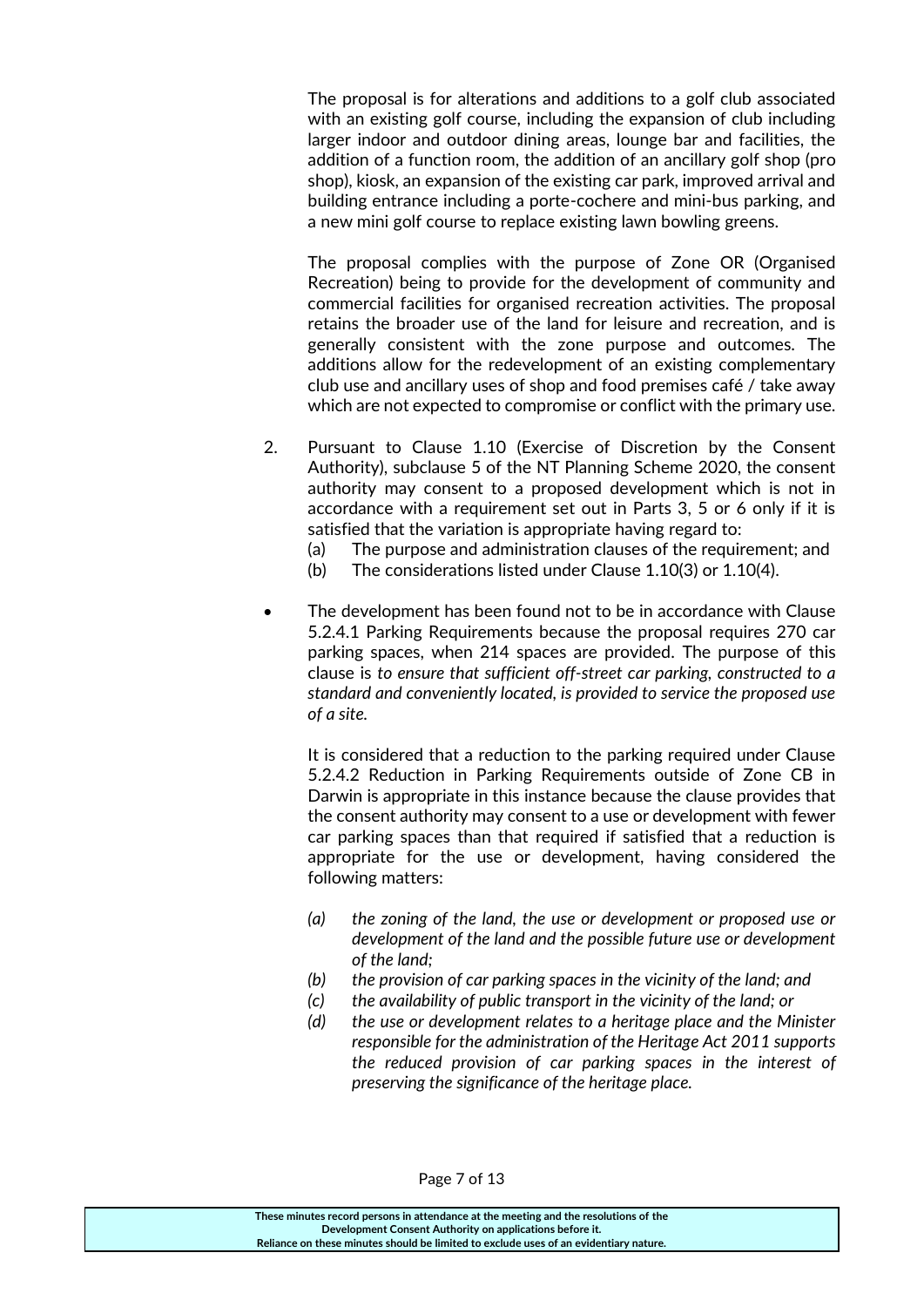The applicant provided an alternate assessment to the rates required by the Planning Scheme, which reflects the proposed use and development at different times of the day, including that golfers typically finish before sunset, peak dining is during the weekend evenings between 6pm – 9pm, and functions will also be predominately at night. Each use may demand only 30% of the required number of spaces, outside of its peak demand period. A lower parking rate of 2 spaces is also used for the mini golf when 4 is otherwise required. Overall, a daytime expected parking demand of 156 spaces, and an evening expected parking demand of 184 spaces is accepted, which can be accommodated within the car park of 214 spaces.

- The development has been found not to be in accordance with Clause 5.2.4.4 Parking Layout because one section of the frontage to Dwyer Circuit achieves landscaping of 2.5m depth when 3m is required. The clause administration provides the consent authority may consent to a car parking area that is not in accordance with this part of the clause, if it is satisfied that the non-compliance will not:
	- *(a) result in adverse impacts on the local road network or internal functionality of the car parking area; and*
	- *(b) unreasonably impact on the amenity of the surrounding locality.*

The landscaping has no impact on the local road network or functionality of the car park. It is expected that a similar level of visual softening can be achieved through landscaping provided at a depth of 2.5m, to that of a compliant depth. Together with the retention of street trees, the proposal will allow for a suitable level of amenity along Dwyer Circuit.

 The development has been found to be generally in accordance with Clause 5.8.3 Club, of which the purpose is *to ensure the development and operation of a club is in a manner which is appropriate to the character of the area and considers the amenity of any surrounding or adjoining residential premises*. The changes are assessed as unlikely to cause any greater noise or privacy impacts to the neighbouring properties, given that the club will continue to cater for members and their visitors, maintain the current hours of 10am – midnight 7 days per week, and have similarly located bar, alfresco dining, outdoor entertainment and service areas as currently existing.

The development has been found not in accordance with the setback and landscaping requirements of Clause 5.8.3 however. Clause 5.8.3 requires:

*The design and operation of a club adjoining land in a residential zone should provide:*

- *(a) a 1.8m high solid screen fence for the full length of any property boundary; and*
- *(b) a landscaped area at least 2m wide within the site along all street boundaries.*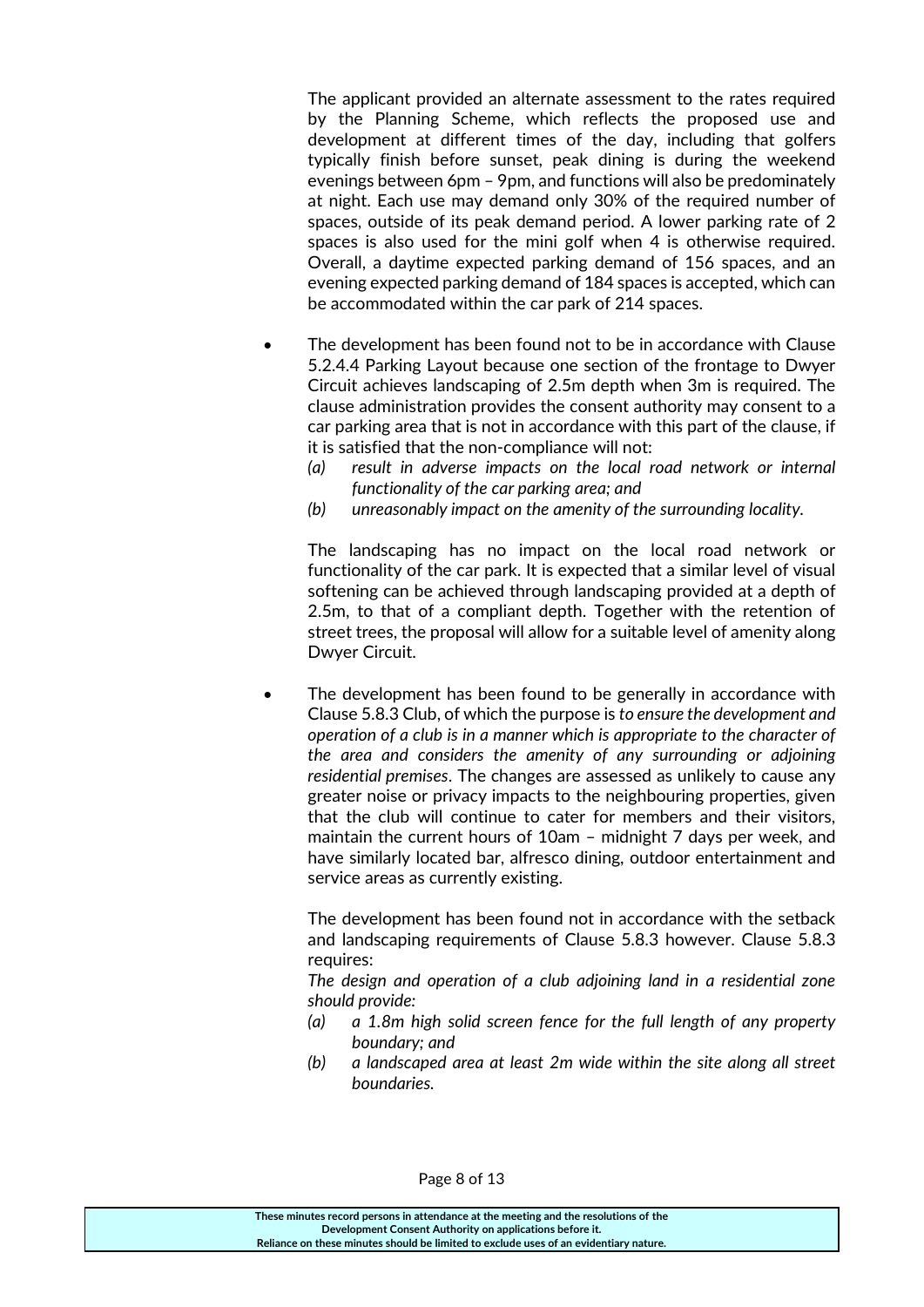Clause 5.8.3 administration allows the consent authority to consent to a club that is not in accordance with the above requirement *only if it is satisfied it is consistent with the purpose of this clause and the zone purpose and outcomes, and it is appropriate to the site having regard to such matters as its location, nature, scale and impact on surrounding amenity.* 

The nearest dwellings to the club are at Lot 2193 (93) Dwyer Circuit to the east, with this property separated from the development site by a 3m Council owned walkway. The development proposes 1.2m open fencing along part of the site boundary only, plus 1.8m solid screen fence around the perimeter of the service yard within the site.

The interface to the nearest residential use on Lot 2193 is accepted as an adequate design solution in this instance, since:

- The service yard is retained in largely the same location as currently existing, and is unlikely to result in any additional amenity impacts to the nearest residential property than what currently occurs.
- By situating an open fence along the site boundary, and a solid 1.8m fence within the site around the perimeter of the service yard, the development will achieve sightlines from the public walkway into the golf course site for improved visibility, whilst still adequately screening the service areas of the development. The development will meet the purpose of the clause as the residential amenity of the nearest dwellings will remain largely unchanged from the existing situation.
- As the land does not share an *abutting* boundary with Lot 2193 given the separation by the walkway, Clause 5.2.7 Setbacks for Development Adjacent to Land in Zones LR, LMR, MR or HR is not technically applicable, however the interface treatment to this nearest dwelling has been considered. The purpose of this clause is *to protect the visual and acoustic amenity of residential buildings where they are adjacent to nonresidential development. This clause has fencing, setback and landscaping requirements for sites where they adjoin residential lots.* This clause requires:
	- *2. A use or development or a proposed use or development that is:*
	- *(a) not a residential building;*
	- *(b) on land that is in a zone other than Zones LR, LMR, MR or HR; and*
	- *(c) abuts land in any of those zones; must provide a setback to the boundary that abuts any of those zones of not less than 5m.*
	- *3. The setback described in sub-clause 2 is to be landscaped to provide a visual screen to the adjacent land Zoned LR, LMR, MR or HR for a minimum depth of 3m.*
	- *4. The development should provide a solid screen fence of a minimum height of 1.8m at the boundary with land in Zones LR, LMR, MR or HR.*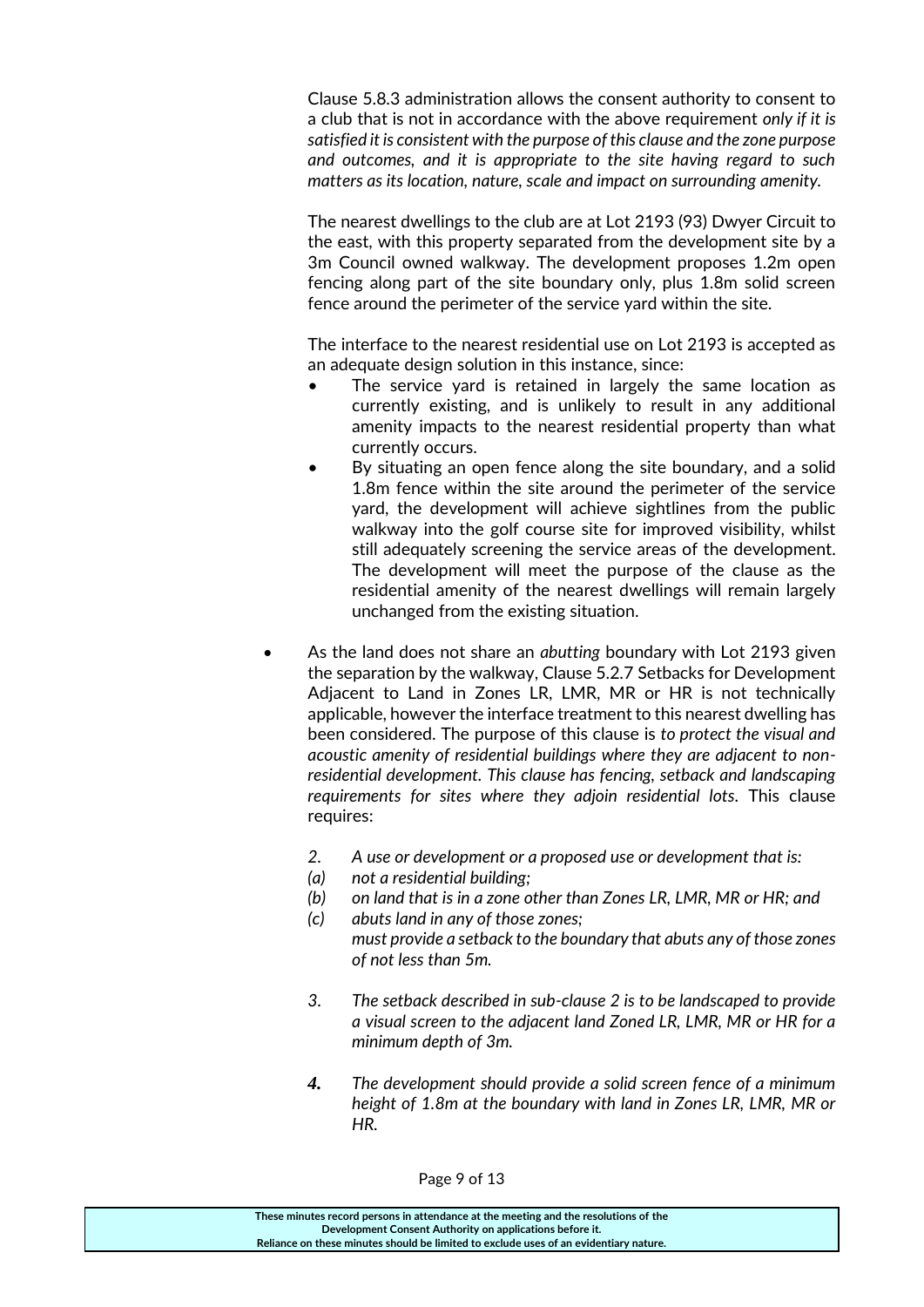A reduced landscaping width from 3m to 1m, is accepted as 1m of landscaping will still allow for some visual relief, whilst maximising views in this area for safety purposes. The fencing has been previously considered under Clause 5.8.3 above.

- The development has been found not to be in accordance with Clause 5.5.11 Food Premises because this clause requires a maximum net floor area of a food premises-café / take away of  $80m^2$ , however the kiosk proposes a floor area of 91m². The purpose of this clause is *to ensure that the operation of a food premises:*
	- *(a) provides an active interface to the public domain and contributes to the interest and diversity of the locality;*
	- *(b) minimises adverse impacts on the amenity of the locality; and*
	- *(c) is designed for the safety of patrons.*

The clause administration provides that the consent authority may *consent to a food premises that is not in accordance with the requirements, only if it is satisfied it is consistent with the purpose of this clause and the zone purpose and outcomes, and it is appropriate to the site having regard to such matters as its location, scale and impact on surrounding amenity.*  The kiosk is located away from the external site boundaries, is ancillary to the mini golf/existing golf uses, and an additional  $11m^2$  is unlikely to impact on the amenity of the locality or detract from the purpose of Zone OR in providing for organised recreation activities.

- Clause 5.8.5 Leisure and Recreation has been assessed and the development is assessed as complying with the overall requirements of this clause, and by condition. The purpose of this clause is to *ensure leisure and recreation use and development:*
	- *(a) is established in appropriate locations to the meet needs of users;*
	- *(b) provides convenient vehicle access and does not interfere with the safe or efficient operation of the local road and footpath network;*
	- *(c) incorporates appropriate building and landscape design to ensure that there is no unreasonable loss of amenity for adjoining and nearby property; and*
	- *(d) is operated to be considerate of the amenity of adjoining and nearby property.*

The existing golf course operates from 7am daily. The mini golf course is proposed to open at 10am daily, and close 8pm Sunday – Thursday and 10pm Friday & Saturday. The clause requires:

- *4. Any structure associated with the use does not result in a significant loss of amenity for surrounding development, having regard to:*
- *(a) the extent and duration of lighting and overshadowing;*
- *(b) privacy and overlooking impacts; and*
- *(c) the scale of the structure relative to its surroundings.*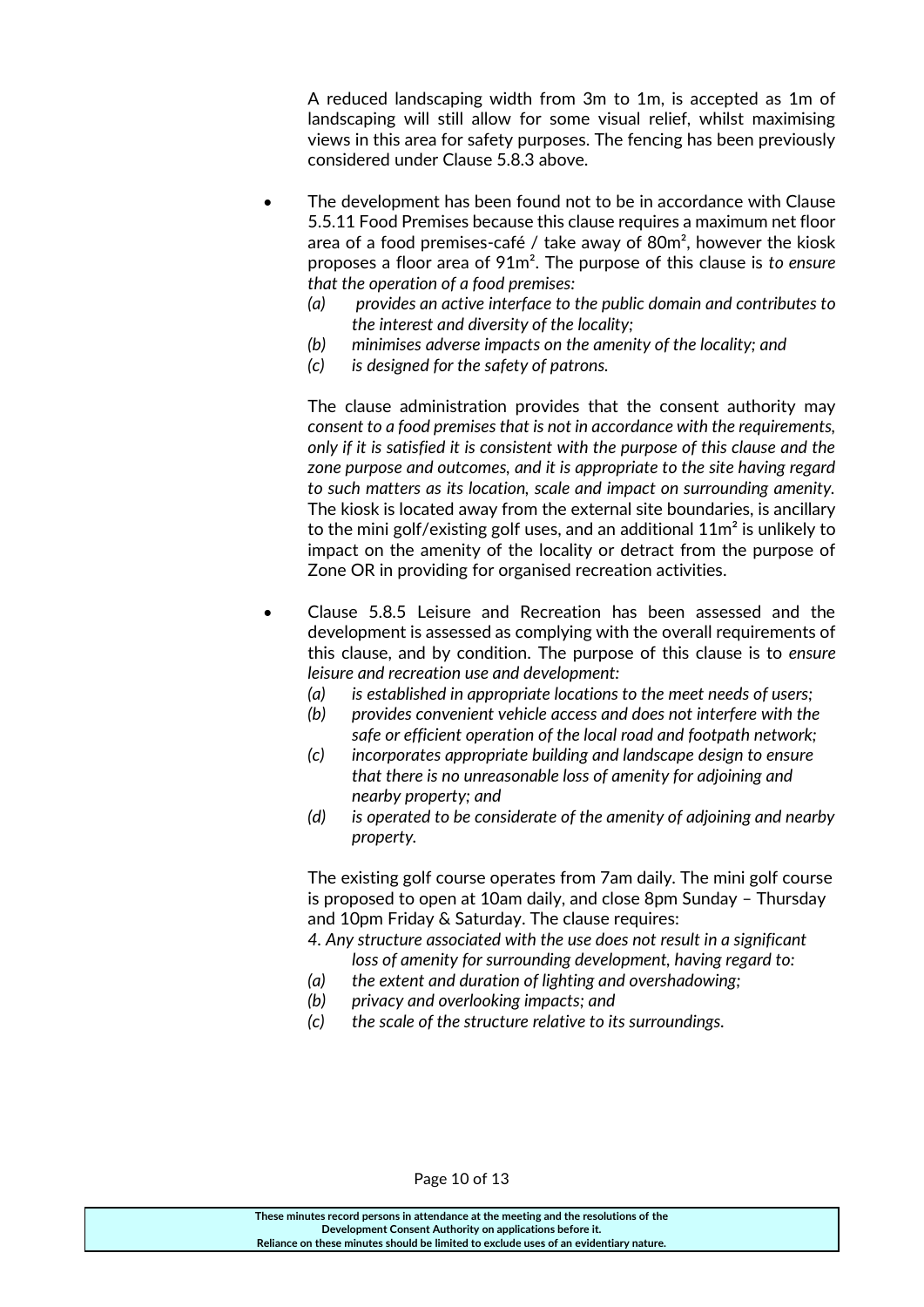Lighting of the mini golf course and car park comprises use of 11 existing light poles, either in existing locations or relocated within the site, plus adding 3 new light poles. The intent for the new light poles is to replicate the existing light pole height and luminaries from the lawn bowls green and the car park. The existing light poles are in similar locations to those proposed, and not any closer to residential properties than as currently occurs. No greater impact is expected to the nearest residents to the west of the mini golf provided the lux levels remain the same. A condition requires a detailed lighting plan to be submitted confirming the luminaire and lux levels will match or cause no greater impact that that existing on site.

The considerations listed under Clause 1.10(3) have been given regard to and it has been found that the proposal complies with all relevant requirements of the NT Planning Scheme 2020, except for those Clauses 5.2.4, 5.8.3 & 5.5.11 identified above.

3. Pursuant to section 51(1)(e) of the *Planning Act 1999*, the consent authority must take into consideration any submissions made under section 49, and any evidence or information received under section 50, in relation to the development application.

The City of Palmerston made a written submission indicating it did not support the application in its form as advertised during public exhibition of the proposal. The following concerns were raised:

- The car park extension being significant, and the proposal failing to include the required 3m of landscaping between the car park and the street frontages. Council also requested that the landscape plan be updated to include verge landscaping and irrigation.
- The traffic impact assessment not addressing the intersection with Lowe Court, and any conflict and or mitigation measures required, as a result of changes to driveway crossovers.
- Further information required for hours of operation, lighting for mini golf, and clarification of car park numbers if amendments are required.

Further information and amended plans were provided by the applicant to resolve the above matters. This included, increasing the width of landscaping along the street frontages from 1m originally proposed to 2.5m and 3m, updating the traffic impact assessment with Council now confirming the assessment is adequate, and providing further details on the hours of operation and lighting.

3. Pursuant to section 51(1)(j) of the *Planning Act 1999*, the consent authority must take into consideration the capability of the land to which the proposed development relates to support the proposed development and the effect of the development on the land and on other land, the physical characteristics of which may be affected by the development.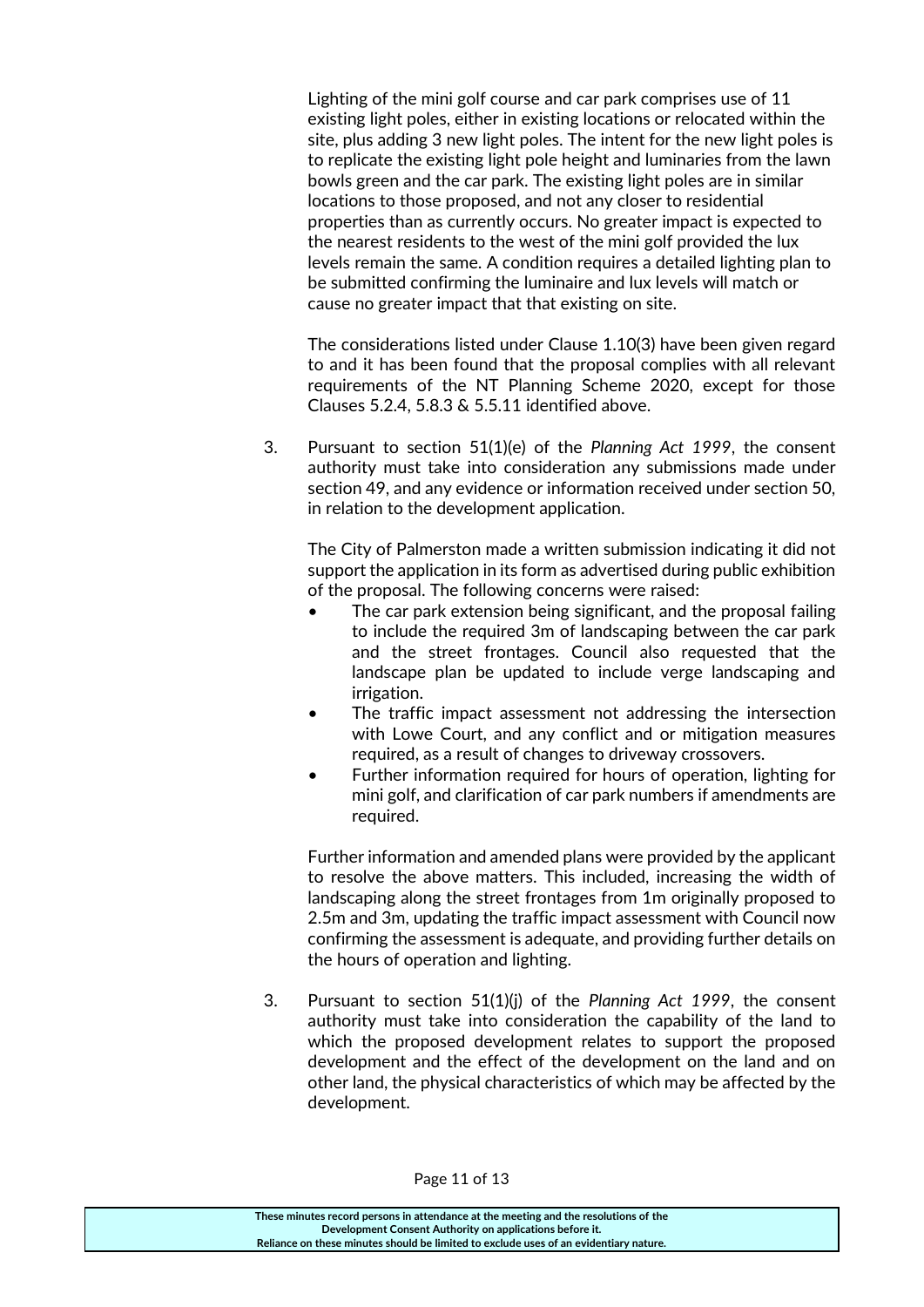The site is currently developed as a golf course and associated club and is broadly capable of accommodating the proposed development. The site has access to the required services. The land is constrained by a sewer easement in favour of the Power and Water Corporation, with a condition requiring prior approval for any structures within the easement before any works can occur on site. The land is also constrained by drainage and electricity supply easements with no concerns identified.

*4.* Pursuant to section 51(1)(n) of the *Planning Act 1999*, the consent authority must take into consideration the potential impact on the existing and future amenity of the area in which the land is situated.

The potential for land use conflict and amenity impacts is not significant since the club is existing. The consent authority noted that the proposal will require separate approval under the *Liquor Act 2019*, which is anticipated to also have regard to amenity considerations including, hours of operation and noise. At the hearing, Mr Coburn & Mr Hewer noted that the lawn bowling green was previously included as part of the licenced area of the club.

In terms of the planning assessment undertaken, despite the additions proposed, the location of the club including outdoor bar and dining areas remain the same. The inclusion of mini golf, and ancillary uses of shop and food premises café / take away are not expected to create additional amenity impacts.

The development has considered the interface treatment to the nearest residential property to the use, and screens the service areas of the development with 1.8m solid fencing nearby to this boundary, maintains existing mature vegetation adjacent to the car park, adding 1m of landscaping adjacent to the service yard, and maintaining sightlines and visibility from the public walkway adjacent.

An assessment of the mini golf and car park lighting has found the existing light poles are in similar locations to those proposed, and not any closer to residential properties than as currently occurs. The nearest residential properties to the west of the mini golf are approximately 30m away. No greater impact is expected to the nearest residents provided the lux levels remain the same, and a condition requires a detailed lighting plan to be submitted for this to be confirmed.

At the hearing, Mr Hewer confirmed that the lighting will not be any brighter than the previous lawn bowling greens, and that mini golf is not required to be brightly lit. Mr Hewer was comfortable with condition precedent 2(b) requiring a detailed lighting plan to be provided prior to the commencement of any works.